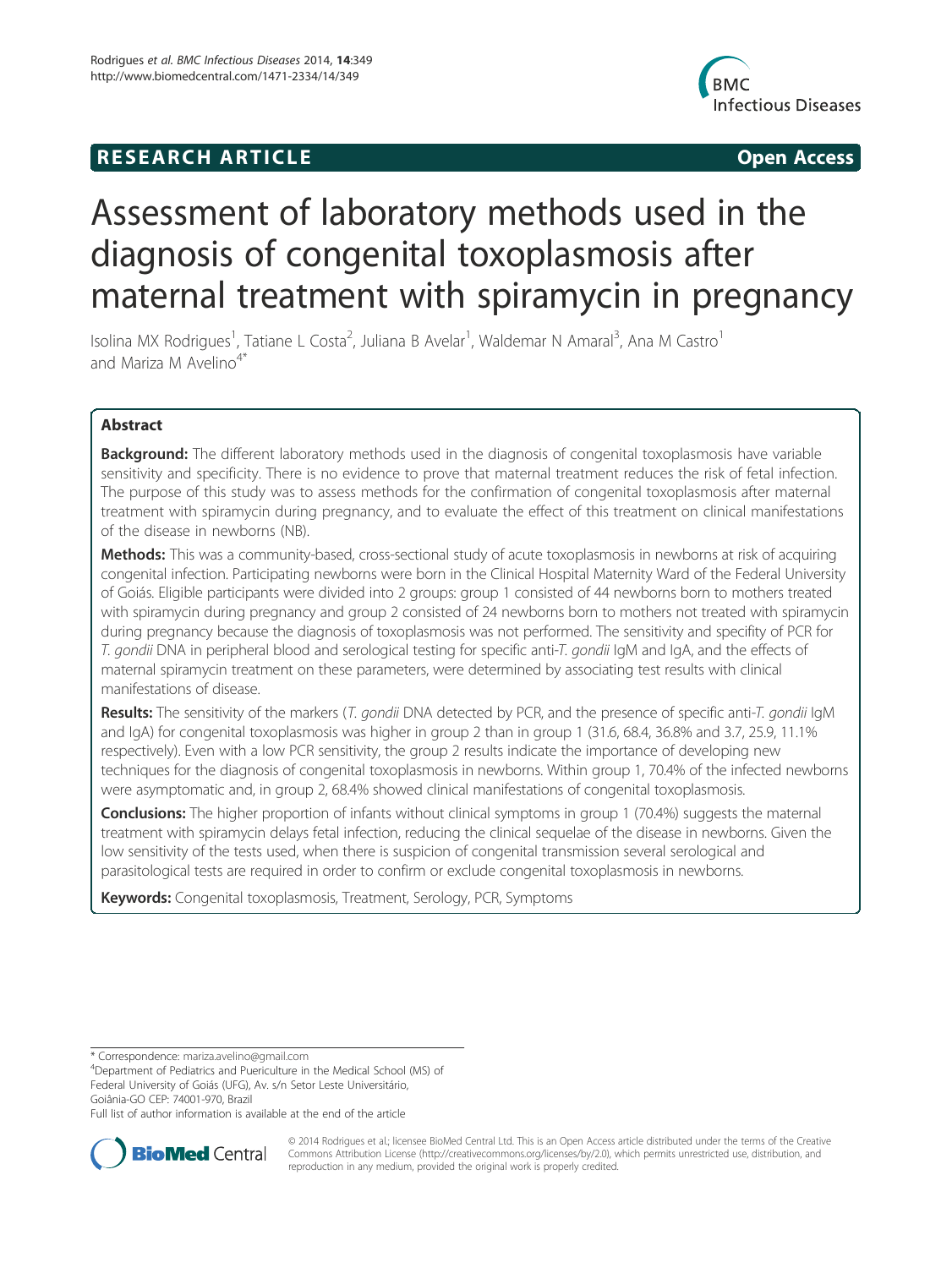#### Background

Since the discovery of Toxoplasma gondii (T.gondii) by Alfonso Splendore in 1908, many studies have attempted to explain its mechanisms of transmission and the host immune response to the parasite, to discover drugs to inhibit its proliferation, and to develop excellent diagnostic techniques using highly sensitive and specific immune and biomolecular methods [1-6]. The rates of transmission and clinical manifestation of congenital toxoplasmosis vary sharply in newborns (NB, and depend on the immune response of the fetus to the parasite, the gestational age when infection took place, the parasite load in the fetal circulation at the time of infection, the genotype of the parasite, and the specific treatment administered to the pregnant patient [1,2]. Clinical follow-up of cases of suspected congenital transmission is very difficult once the pregnant woman has been treated with spiramycin, which affects the identification of the parasite in the NB [1,2]. In addition, tests for anti-T.gondii IgM and IgA have poor sensitivity in fetuses and NB [6-9]. Most infected NB (60%) are asymptomatic [1,2]; however, they may develop severe sequelae such as blindness or mental retardation if not treated [1,2,10-12].

It has not yet been conclusively proven that maternal treatment reduces the risk of fetal infection [3,13-19], although some studies have demonstrated a beneficial effect of treatment [20-27]. Moreover, treatment with a combination of pyrimethamine and sulphadiazine is thought to be more effective than spiramycin treatment for reducing the risk of clinical manifestations in infected children [1,2,20-27]. There are conflicting views in the literature regarding the effectiveness of spiramycin treatment when the fetus has already been infected [1,2]. However, many authors believe that spiramycin is able to reduce the severity of fetal infection by delaying the onset of fetal disease and thus allowing greater maturation of the fetal immune system [28-30].

A number of studies have evaluated the performance of polymerase chain reaction (PCR) using amniotic fluid samples for the diagnosis of fetal infection [31-35]. In addition, in some countries cerebrospinal fluid (CSF) is the most frequently used diagnostic sample [1], while in others placental samples are used [36]. However, few studies have attempted to evaluate the sensitivity of PCR testing of the peripheral blood of NB congenitally infected with T.gondii [37]. Considering the difficulty of diagnosing congenital toxoplasmosis and the low frequency of clinical manifestations in infected NB and infants, the purpose of this study was to evaluate the influence of prenatal spiramycin treatment on the sensitivity and specificity of diagnostic tests, and its effects on clinical manifestations of the disease in NB.

## Methods

#### Population

This was a community-based, cross-sectional study of acute toxoplasmosis in NB considered at risk for acquiring

congenital infection; all NB participants were born in the Maternity Ward of the Clinical Hospital (HC) of the University Federal of Goiás (UFG) (Brazil) between October 2004 and December 2011. All NBs were selected by the Maternity Protection Service of the state of Goiás and by the Congenital Infection Control Program in the Maternity Ward at HC/UFG based on their mothers having tested positive for specific anti-T.gondii IgM and IgG during the prenatal or postpartum periods.

Toxoplasmosis testing was performed at the first prenatal care visit during the first gestational trimester. The pregnant patients were considered to have an acute infection when presence of *T. gondii-specific* IgM antibodies were confirmed and when the avidity of IgG was low (<30%), as described by Jenum et al. [38]. All tests were performed before 16 weeks of pregnancy. Treatment of acutely infected pregnant women began as soon as the diagnosis was delivered to the physician (15 days after the test). The state program does not provide serological follow-up of seronegative pregnant women, whereas the Maternity Ward at HC routinely conducts thorough toxoplasmosis testing of all NB and their mothers. This postpartum testing detects children with likely congenital infection, but does not indicate the time when the acute infection occurred during the pregnancy. All suspected NB were closely followed for one year, while a longitudinal study with monthly clinical and laboratory evaluations was being conducted. These examinations routinely consisted of laboratory tests for toxoplasmaspecific IgG and IgM antibodies, mouse inoculation for parasitological diagnosis of congenital toxoplasmosis, ocular fundic examinations by indirect ophthalmoscopy, and transfontanellar ultrasonography of all infants at risk of congenital infection. In addition to the detection of IgG and IgM, testing for toxoplasma-specific IgA antibodies and PCR of peripheral blood samples for identification of T. gondii DNA were added to these examinations as part of the study protocol.

There were 247 children born with suspected congenital toxoplasmosis during the study period. The patients were either the children of women with suspected acute infection during pregnancy or children whose mothers had seroconverted (women previously identified as seronegative who did not undergo seroconversion surveillance during pregnancy). Of the 99 patients who underwent the diagnostic testing required by the study protocol (PCR and testing for toxoplasma-specific IgA, IgM, IgG), 31 NB were excluded because the diagnosis of toxoplasmosis was not completed due to lack of clinical and laboratory monitoring. The tests were performed during the neonatal period and the patients underwent clinical and laboratory follow-up for at least one year.

From interviews with the mothers, the presence or the absence of specific treatment with spiramycin during pregnancy was investigated. Forty-four of the mothers had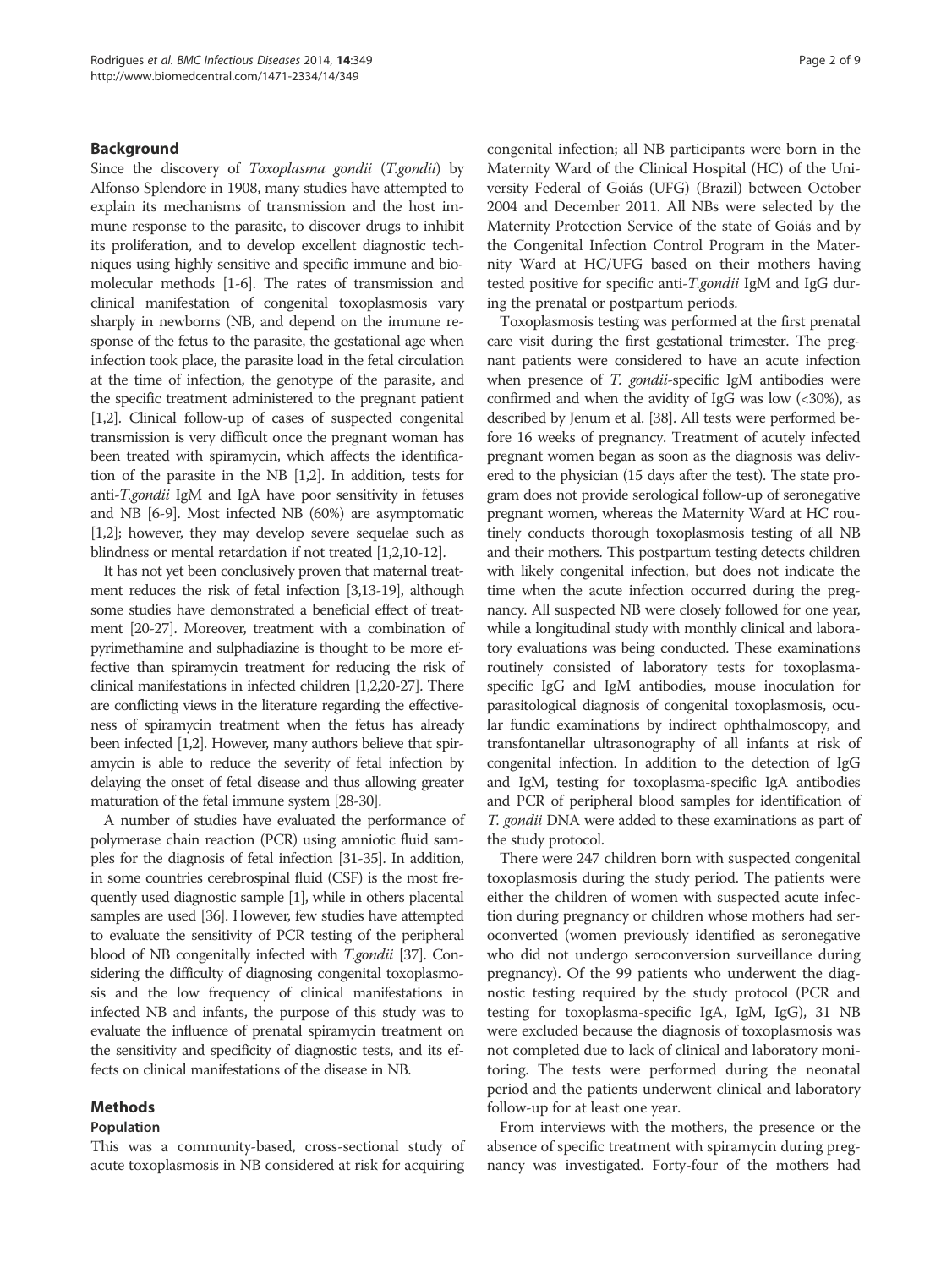been treated with 3 g of spiramycin daily, administered over 3 doses per day (i.e.  $3 \times 1$  g), from the time of acute toxoplasmosis diagnosis until birth. Twenty-four mothers had not been treated because toxoplasmosis testing was not performed during pregnancy (these mothers served as the control group for the treated ones). The NB were divided into two groups: group 1–44 NB born to mothers treated with spiramycin during pregnancy; and group 2– 24 newborns born to mothers who did not receive spiramycin treatment during pregnancy.

The study was approved by the Human and Animal Experimentation Ethics Committee of the HC/UFG (protocol n. 092/2001 and protocol n. 024/2010) and the mothers of the NB who agreed to participate in the study gave their informed consent after they had been informed of the importance of the research Figure 1.

## Criteria for the diagnosis of congenital toxoplasmosis

The Program for Congenital Infection Control at the HC Maternity Ward of UFG performs clinical follow-up from birth until at least 12 months of age of all infected NB and those with suspected congenital toxoplasmosis. A patient is considered infected when:

- T. gondii is detected in peripheral blood or CSF by mouse inoculation or T. gondii DNA is detected by PCR;
- specific anti-T.gondii IgA and/or IgM is identified in fetal or NB blood;
- $\bullet$  specific antibodies (IgG and/or IgM) are found in the CSF of the NB;
- $\bullet$  fetal or NB T. gondii-specific IgG is 4X greater than maternal IgG;
- NB specific anti-*T. gondii* IgG levels increase, or remain positive after 12 months of life;
- $\bullet$  the patient has clinical symptoms compatible with congenital toxoplasmosis infection and not explained by another diagnosis (such as Chagas disease, syphilis, rubella, cytomegalovirus, HIV, HTLV, hepatitis B and C), and the presence of IgG anti T. gondii until 12 months of children's lives.

The presence of specific anti-T. gondii IgM and IgA was confirmed using a new blood sample collected between the fifth and tenth day of life.

## Biological techniques used for the diagnosis of congenital toxoplasmosis in the neonate

Detection of specific anti-T.gondii IgM and IgA antibodies during serological testing, or detection of T.gondii DNA in peripheral blood by PCR were considered to indicate congenital T.gondii infection.

## Immunoassay

Specific anti-T.gondii antibodies were detected using several assay systems according to the manufacturer's instructions. Toxoplasma-specific IgG and IgM were detected by microparticle enzyme immunoassay (MEIA) performed using an

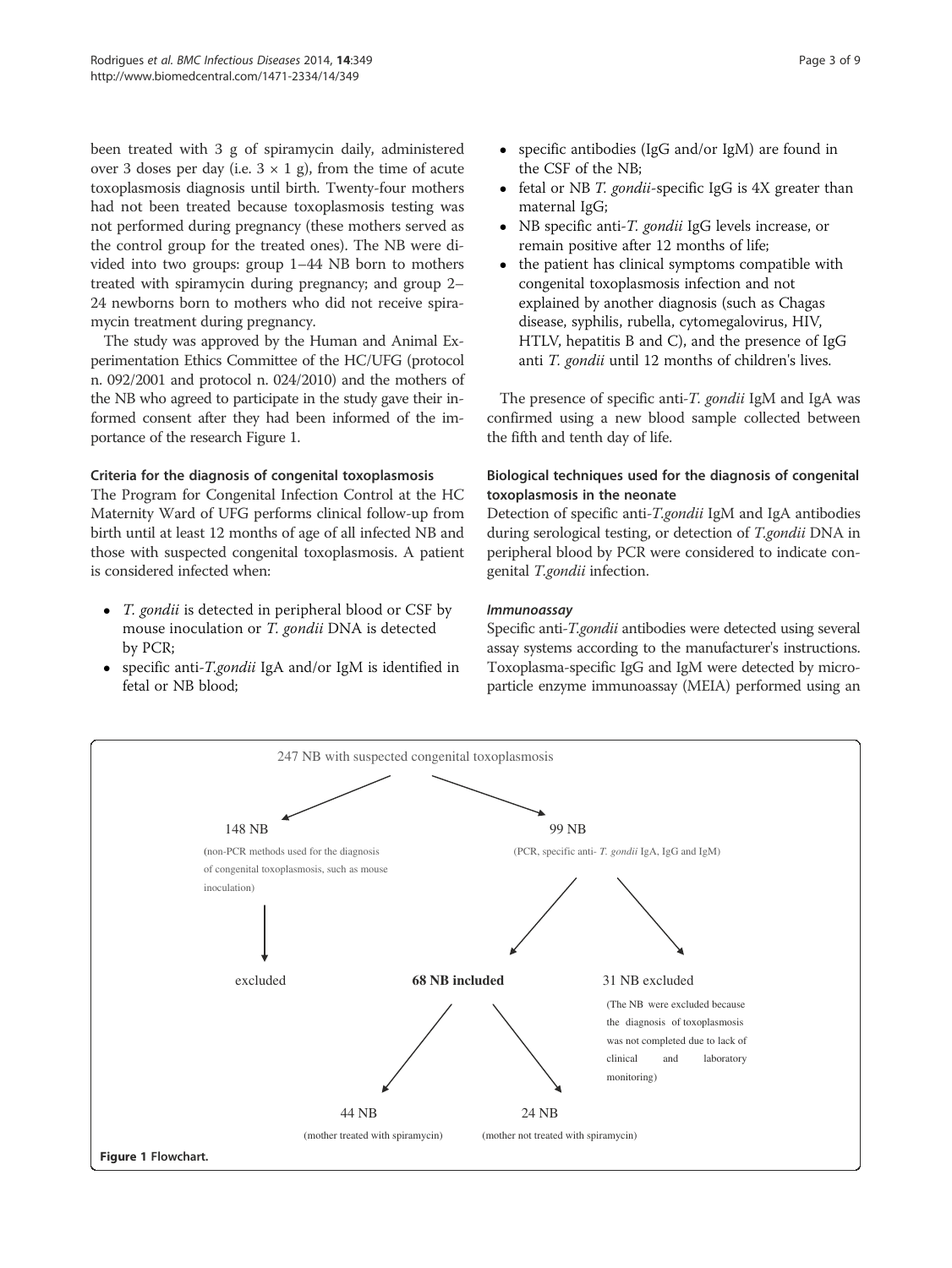AXsYM immunoassay system (Abbott Laboratories) and an Architect i4000 (Abbott Laboratories) with Chemi-Flex technology. IgM was also detected by enzyme-linked fluorescent assay (ELFA) performed using a VIDAS immunoanalyzer (Biomérieux). IgA was detected using an antibody-capture enzyme immunoassay.

## **PCR**

Peripheral blood was collected from the NB before treatment with sulfadiazine, pyrimethamine, and folinic acid commenced. A Pure Link Genomic Purification kit (Invitrogen) was used to extract the DNA according to the manufacturer's specifications. The PCR reactions were performed in a MasterCycler Personal thermocycler. The amplification process consisted of an initial denaturation at 94°C (5 min), 35 cycles of denaturation at 94°C (1 min), annealing at 62°C (1 min) and extension at 72°C (1 min), followed by a final extension at 72°C (10 min). The PCR reactions were performed in duplicate, using a sequence of the B1 gene of T.gondii as the target sequence. The following primers were used: Toxo-B5 (5'-TGA AGA GAG GAA ACA GGT GGT CG-3') and Toxo-B6 (5'-CCG CCT CCT TCG TCC GTC GTA-3'). The PCR products were separated by electrophoresis in a 6% polyacrylamide gel and visualized after staining with silver nitrate [39]. Peritoneal fluid from mice infected with the RH strain of T. gondii was used as a positive control.

## Statistical analysis

The data were entered into Microsoft Excel 2007 and univariate analysis was conducted using Epi Info version 3.3.2. The associations between each variable collected were tested and P values < 0.05 were considered statistically significant, using confidence intervals of 95%. The Fisher's Exact Test was performed when the frequency was less than 5.

A standardized form was used for data collection. The information collected included: maternal data (type of treatment, when the diagnostic testing was performed and the instructions given by the physician to seronegative patients regarding prophylactic measures); NB clinical data (signs of a possible congenital infection); and NB laboratory data (detection of T.gondii DNA by PCR analysis or specific anti-*T.gondii* IgM and IgA antibodies).

The sensitivity and specificity of the laboratory tests were determined for both groups of infants. Statistical analysis was performed in order to verify the existence of an association between laboratory markers of congenital infection with maternal treatment and with the presence or absence of clinical manifestations of the disease in the NB.

## Results

Congenital toxoplasmosis was confirmed in 61.4% (27/ 44) of the NB in group 1 and 79.2% (19/24) of the NB in

group 2. Women from group 1 had received prenatal treatment for toxoplasmosis and almost all of these women had undergone serological testing during the first trimester because of suspicion of acute toxoplasmosis. The women from group 2 who had been seronegative for toxoplasmosis during first trimester screening had probably seroconverted during the 2nd or 3rd trimester. Of the mothers in group 2 who gave birth to infected NB, 89.5% (17/19) had been seronegative for *T. gondii* during the first 3 months of pregnancy and 10.5% (2/19) had not undergone prenatal toxoplasmosis testing. None of these seronegative pregnant women were screened for seroconversion during pregnancy; and the patients reported that they had not been informed of prophylactic measures to prevent infection by T.gondii.

Laboratory markers of congenital infection (T.gondii DNA or *T. gondii-specific IgM* and IgA antibodies) were more frequently detected in infected NB from group 2. However, treatment with spiramycin did not interfere significantly with laboratory detection of congenital T.gondii infection (Table 1). The sensitivity of the laboratory tests was higher for infants in group 2, while the specificity was similar for both groups (100%).

Examination of infected NB revealed that clinical manifestations of congenital toxoplasmosis occurred in 29.6% of infants in group 1 and 68.4% of infants in group 2 (Table 2). Treatment of pregnant women with spiramycin significantly decreased the occurrence of hydrocephalus, neurological impairment, and retinal lesions.

The presence of serological markers for toxoplasmosis was not associated with greater severity of congenital infection.

Table 1 Positivity of biological markers of congenital toxoplasmosis in infected newborns from mothers treated with spiramycin (Group 1) and from untreated

|                                   | mothers (Group 2)<br>Group 1<br>Infected $(N = 27)$<br>n% Sensibility (%) |       | Group 2<br>Infected $(N = 19)$<br>n% Sensibility (%) |       | $p^a$  |
|-----------------------------------|---------------------------------------------------------------------------|-------|------------------------------------------------------|-------|--------|
|                                   |                                                                           |       |                                                      |       |        |
|                                   |                                                                           |       |                                                      |       |        |
| <b>PCR</b>                        | 1(3,70)                                                                   | 3,7   | 6(31,58)                                             | 31,58 | 0,053  |
| <b>Positive</b>                   |                                                                           |       |                                                      |       |        |
| <b>Negative</b>                   | 26 (96,30)                                                                |       | 13 (68,42)                                           |       |        |
| lgM                               | 7(25,93)                                                                  | 25,93 | 13 (68,42)                                           | 68,42 | 0,0662 |
| <b>Positive</b>                   |                                                                           |       |                                                      |       |        |
| <b>Negative</b>                   | 20 (74,07)                                                                |       | 6(31,58)                                             |       |        |
| lgA                               | 3(11,11)                                                                  | 11,11 | 7(36,84)                                             | 36,84 | 0,0969 |
| Positive                          |                                                                           |       |                                                      |       |        |
| Negative                          | 24 (88,89)                                                                |       | 12 (63,16)                                           |       |        |
| <sup>a</sup> Fisher's Exact Test. |                                                                           |       |                                                      |       |        |

(Goiânia-GO, Brazil, 2012).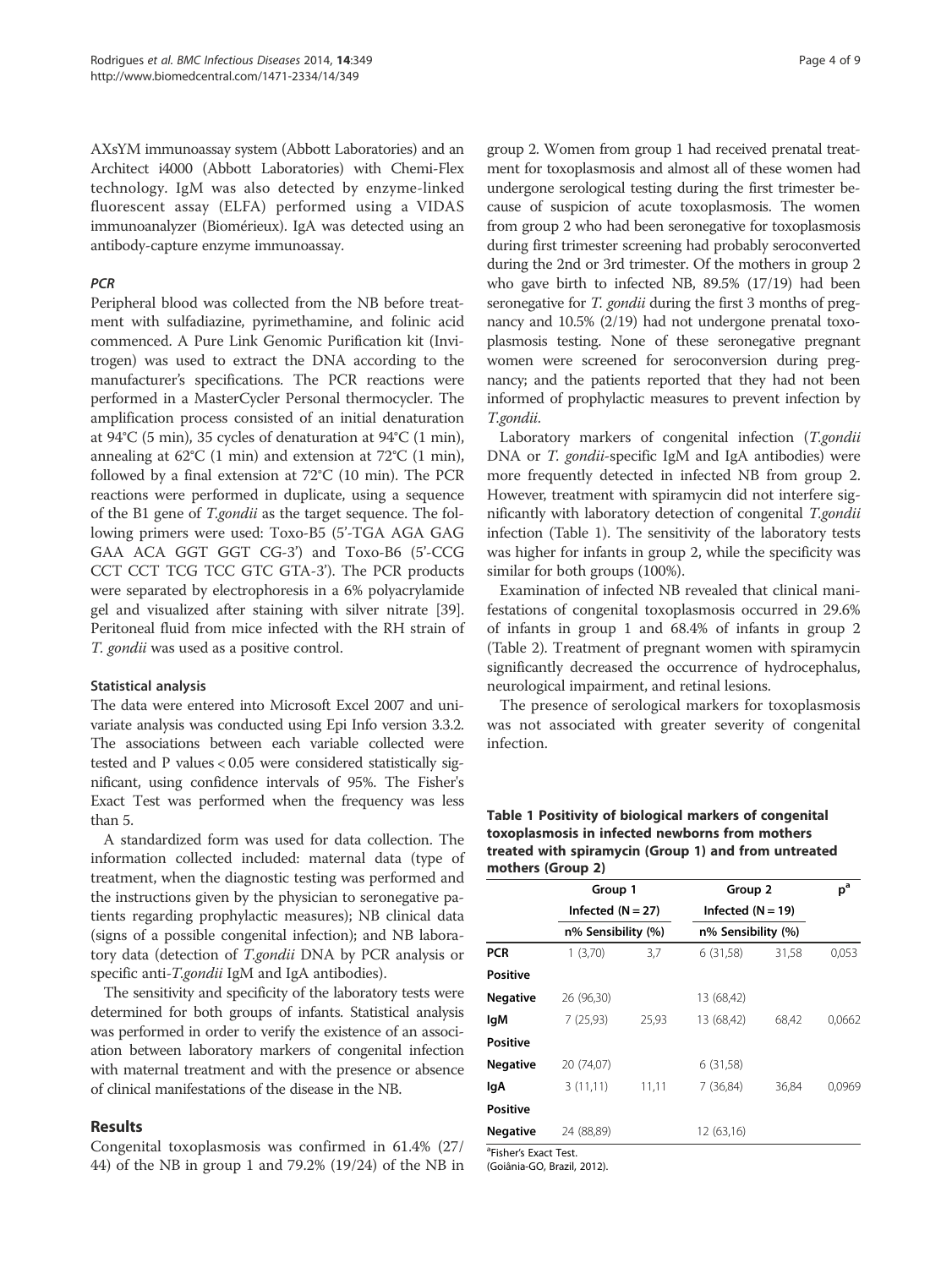Table 2 Frequency of clinical manifestations of congenital toxoplasmosis in newborns from mothers treated with spiramycin (Group 1) and from untreated mothers (Group 2)

| Any of the following             | Group 1    | Group 2    | p <sup>a</sup> |
|----------------------------------|------------|------------|----------------|
| clinical signs                   | $(N = 27)$ | $(N = 19)$ |                |
|                                  | $n\%$      | $n\%$      |                |
| Presence                         | 8 (29,63)  | 13 (68,42) | 0,0963         |
| Cerebral calcification           | 1(3,70)    | 3 (15,79)  | 0,2190         |
| Hydrocephalus                    |            | 5(26,32)   | 0,0181         |
| Microcephaly                     |            | 2(10,53)   | 0,1862         |
| <b>Blindness</b>                 |            | 2(10,53)   | 0,1862         |
| Chorioretinitis                  | 1(3,70)    | 3(15,79)   | 0,2190         |
| Corticosubcortical dysfunction   | 2(7,40)    | 3 (15,79)  | 0,3677         |
| Systemic toxoplasmosis           |            | 1(5,26)    | 0,4255         |
| Optic neuropathy                 |            | 4 (21,05)  | 0,0384         |
| Hepatosplenomegaly               |            | 2(10,53)   | 0,1862         |
| Hearing dysfunction              | 4 (14,80)  | 1(5,26)    | 0,3402         |
| Generalized lymphoglandular form | 1(3,70)    |            | 0,5957         |
|                                  |            |            |                |

<sup>a</sup>Fisher's Exact Test.

(Goiânia-GO, Brazil, 2012).

#### **Discussion**

In Goiânia (2003), Avelino et al. [40] found one of the highest rates of toxoplasmosis seroconversion during pregnancy described in the literature (8.6%). This result led to the introduction of a public program to control toxoplasmosis during pregnancy in the state of Goiás. Although the treatment of toxoplasmosis in pregnancy is not followed by a reduction in its transmission to the fetus [13-16], it has been shown that treatment can reduce the severity of fetal infection [17-27] as we found in this study. However, in our study as in others [11,14,18], some children born to treated mothers developed ocular or neurological sequelae to congenital infection. However, severe clinical manifestations of congenital infection were found only among children born to untreated women (Table 2).

Our results highlight flaws in the implementation of primary prophylactic measures for seronegative women at risk of becoming infected by T. gondii. Of the mothers in group 2, 89.5% gave birth to infected children. Moreover, they were not informed of possible prophylactic measures. In France, implementation of a prevention program and screening of pregnant women led to a reduction of symptomatic neonates [24]. Preventive measures should be taken throughout prenatal care (by doctors or the healthcare professional team). Additional information on how to prevent the occurrence of acute infection during pregnancy should be provided. Simple measures such as avoiding undercooked meat, eggs and raw vegetables; not drinking untreated water or unpasteurized milk; using hygienic gardening practices; and limiting interaction with cats can help to prevent infection [41]. Failure to provide information on primary prophylaxis measures, and the lack of seroconversion surveillance during prenatal care, were responsible for the high incidence of congenital infection among NB born to the initially seronegative pregnant women of group 2. There is a high possibility of contact between pregnant women and the sources of the parasite in our environment [40]. In addition to failure of primary prophylaxis, the initially seronegative women in this study did not undergo the seroconversion surveillance by monthly serologic screening that is indicated in regions with a high prevalence of toxoplasmosis [1,2,42,43]. Thus, many women were acutely infected but not properly diagnosed and treated.

Of the children in group 2 (untreated mothers), 68.4% (13/19) were born with severe clinical conditions (Table 2). In contrast, only 29.6% of the NB in group 1 were symptomatic and none had severe clinical disease. Thirteen children required tertiary prophylactic measures as their mothers had been untreated. They needed to be followed by a multidisciplinary team and the cost was estimated to be exorbitant for the government program. According to Remington et al. [1], such costs could reach a million US dollars during the lifetime of a patient. This could have been alleviated if those women had followed prophylactic measures against T.gondii and had also undergone seroconversion surveillance. Only 10.5% (2/19) of the untreated women had not undergone prenatal care.

The higher percentage of infants without clinical symptoms in group  $1(70.3\%)$  compared to group  $2(31.5\%)$  suggests that maternal treatment with spiramycin reduced the fetal load of T.gondii, thus minimizing the sequelae of congenital toxoplasmosis infection [28-30]. Research conducted by Andrade et al. [44] showed that 60% of infants born to treated mothers were asymptomatic, which is similar to our results. However, NB outcomes after maternal spiramycin treatment are variable within the literature, with results ranging from no benefit [13-15] to reduced severity of congenital infection [17-27]. A European multicenter study [14] concluded that spiramycin was of no benefit in reducing the severity of fetal infection. However, recent studies have shown that early treatment can interfere with the transmission of infection, and decrease the severity of congenitally acquired toxoplasmosis [23-25]. A review by Wallon et al. [3] reported conflicting results within the literature; five studies showed that maternal treatment reduced the severity of vertical transmission, but this was not confirmed in another four studies. Still other studies, such as that by Foulon et al. [13], have shown that early treatment was able to reduce the severity of the clinical consequences of congenital infection, but not vertical transmission to the fetus. Hohlfeld et al. [12] demonstrated that treatment slightly reduced the severity of congenital infection.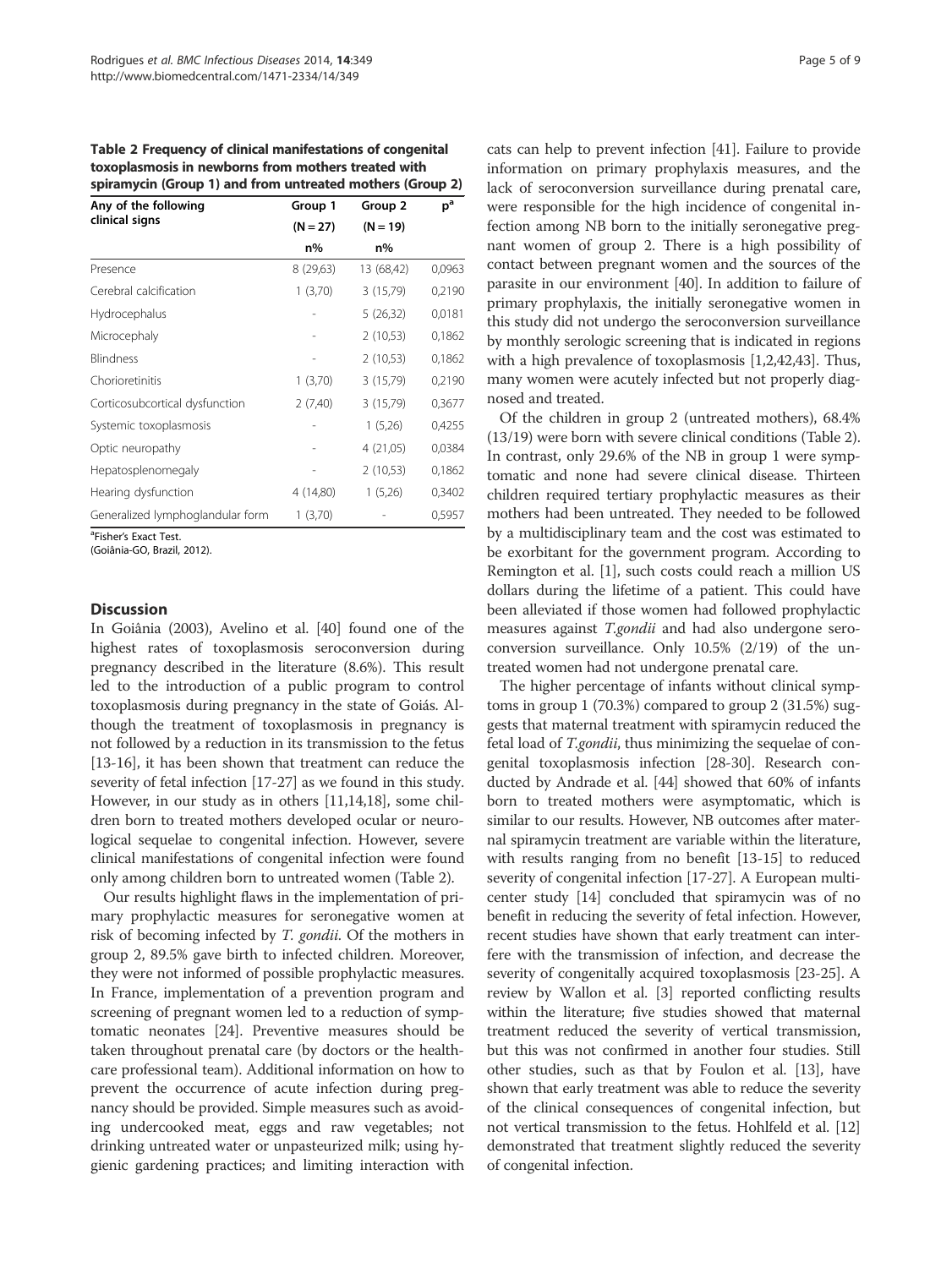For the infected children whose mothers were not treated it was not possible to determine when maternal infection took place. Severe neurological lesions were observed only among the children of untreated mothers, suggesting that maternal treatment contributed to a decrease in the development of severe neurological lesions. The same result was shown by the European Multicenter Study [45]. However, Cortina-Borja et al. [46], found no reduction in the severe neurological sequelae affecting children of acutely infected mothers, regardless of whether maternal treatment consisted of spiramycin or the combination of pyrimethamine and sulfadiazine. Those authors report that 31% of the children born to mothers acutely infected by T. gondii during pregnancy had severe neurological sequelae. This is a higher percentage than reported in regions that do not have preventive government programs, indicating a more aggressive strain of toxoplasmosis circulating in this environment [46].

The severity of the infection was greatest in NB from group 2; 68.4% were symptomatic at birth and developed severe manifestations of congenital toxoplasmosis: 4 (30.8%) had neuro-optical lesions, 2 (15.4%) blindness, 5 (38.5%) hydrocephalus, 2 (15.4%) microcephaly, and 1 (7.7%) systemic toxoplasmosis. Gilbert et al. [26], showed that the risk of being born with clinical signs of congenital infection, or developing signs until the age of three years, is lower in countries in which intensive treatment of pregnant women is performed, such as in Austria.

Olariu et al. [47] reported a clinical picture as severe as that found in Goiania for untreated children. One or more severe clinical manifestations of congenital toxoplasmosis were reported in 84% of the affected infants. These manifestations included eye lesions (92.2%), brain calcifications (79.6%), and hydrocephalus (67.7%). In 61.6% of the infants, eye lesions, brain calcifications, and hydrocephalus were present simultaneously. Soares et al. [48] found that 72.4% of patients appeared asymptomatic at birth, but 34.5% had chorioretinitis, 32.3% had intracranial calcification, and 42.9% had neuromotor delay.

Hearing dysfunction was observed in five NB in our study, 4 (14.8%) from group 1 and one (5.3%) from group 2 (Table 2). Andrade et al. [44] found auditory dysfunction in six children with congenital toxoplasmosis, two of whom were born to mothers who were properly treated for toxoplasmosis during pregnancy. These data suggest that congenital toxoplasmosis, even in the absence of other clinical manifestations, should be considered in the evaluation of children with hearing loss, and that maternal treatment does not exclude the possibility of developing this dysfunction. Brown et al. [49] reported hearing impairment in 28% of children born to untreated mothers; however, in our study there was a higher incidence of hearing loss in the treated group.

The sensitivity of serological diagnostic markers of congenital toxoplasmosis in NB (T. gondii-specific IgM and IgA antibodies and PCR evidence of T. gondii DNA) reported in the literature is low, with independent studies reporting different results (1,2,6–9,32–36). Diagnosis seems to be adversely affected by maternal treatment as reported by Gilbert et al. [9]. In our study, Toxoplasma gondii was not detected by PCR in 96.3% (26/27) of samples from NB born to treated mothers, indicating that spiramycin treatment reduced the sensitivity of this technique. A similar phenomenon was reported by Rodrigues et al. [50], Fricker Hidalgo et al. [51] and Bessières et al. [8]. There was also low PCR sensitivity (31.6%) in group 2 NB, suggesting that peripheral blood may not be the best biological sample to use for the diagnosis of congenital toxoplasmosis. Sterkers et al. found an even lower percentage (21.2%) of PCR-positive congenitally infected NB in 2012 [31], and in 2001 Bessières et al. reported levels similar to those we found in this study [8]. The identification of the parasite in the amniotic fluid is easier than its detection in the NB, thus the sensitivity of the diagnostic technique (either PCR or mouse inoculation) is greater when there is intrauterine parasitemia. Spalding et al. [52] suggest that the low sensitivity of PCR for the diagnosis of NB with congenital *T. gondii* infection relative to its high sensitivity when used to test amniotic fluid is due to the transient persistence of T.gondii in peripheral blood [9,33-35]. However, according to Okay et al. [53], the amniotic fluid from only 40.47% of congenitally infected NB was PCR-positive [53]. However, despite these difficulties, PCR can be highly sensitivity (around 90%) if it is used to test amniotic fluid collected close to the time that the pregnant woman seroconverted, which is the time of acute fetal infection [1,2,9,32-35]. Bessières et al. [8] found a PCR sensitivity of 43% when using umbilical cord blood, which is higher than the sensitivity that we report for peripheral blood.

The sensitivity of specific anti-T.gondii IgM and IgA antibodies in NB of both groups (43.5 and 21.7%, respectively) was similar to that observed in other studies. Pinon et al. [7] found the sensitivity of anti-T.gondii IgM and IgA in NB samples to be approximately 25%. Naessens et al. [54] reported a sensitivity of 40% for IgM. Bessières et al. [8] found greater sensitivities for IgA (60%) and IgM levels (50%) than those found in this study. Foulon et al. [13] found positive results for IgA (58%) and IgM (54%) using the enzyme-linked immunosorbent assay (ISAGA). In a study involving 14 laboratories supported by the European Community Biomed 2 program, Pinon et al. [55] evaluated immunologic methods for the postnatal diagnosis of congenital toxoplasmosis and compared ELFA with a commercial enzyme immunoassay (EIA) or in-house immunosorbent agglutination assay (ISAGA) for the detection of IgM or IgA. The results were highly sensitive when the techniques were combined.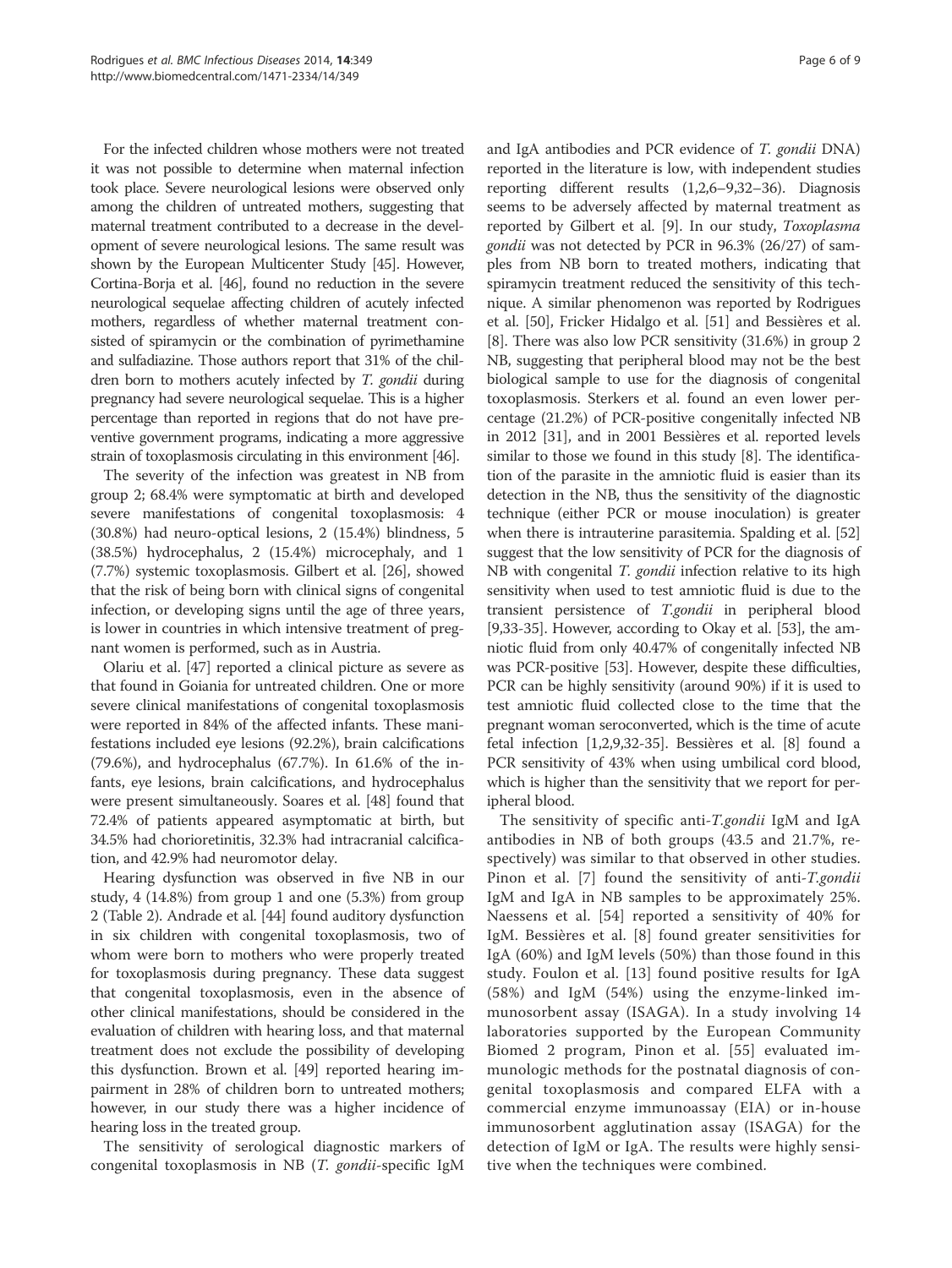Treatment of pregnant women with spiramycin did not interfere, from a statistical viewpoint, with the sensitivity of specific anti-T.gondii IgM and IgA antibodies in NB within the 2 groups (Table 1). This is similar to the findings of other studies [8]. However, the sensitivity was higher (68.4% for IgM and 36.8% for IgA) in infants from group 2, similar to the findings of Lebech et al. [56]. It is likely that maternal treatment reduced the parasite load transmitted to the fetus, consequently reducing antigenic stimulation and the fetal humoral immune response. This, along with delayed fetal disease, may be one of the reasons for the reduced incidence of neuro-optical lesions and hydrocephalus in babies born to treated mothers.

Detection of specific anti-T.gondii IgA did not improve early diagnosis of congenital toxoplasmosis in the study group, because in 90% (9/10) of the infants with anti-T. gondii IgA, IgM was also present. However, IgA seemed to be the marker with the poorest prognosis for the congenital infection, as it was present in all NB who developed the neuro-optical form of toxoplasmosis (8.7% or 4/46). The presence of other serological markers for toxoplasmosis was not associated with greater severity of congenital infection.

The high specificity of the laboratory markers for congenital toxoplasmosis (PCR, specific IgM and IgA) observed in this study reinforces the need for such procedures to be performed in the routine diagnosis of congenital infection. They add parameters to confirm the diagnosis and need for subsequent treatment, which uses toxic drugs in patients suspected of congenital infection.

The effectiveness of treating pregnant women in order to prevent fetal infection is highly controversial [12-27]; however, our results suggest that treatment of the mother reduces the severity of fetal infection. The poor prognosis observed in infected group 2 NB suggests that the guidelines of the Program for Congenital Infection Control from France [57,58] should be followed, including monthly serologic testing throughout pregnancy for seronegative patients and a focus on earlier medical treatment using sulfadiazine, pyrimethamine and folinic acid instead of spiramycin [1,2,12,18-27] in case of proven fetal infection. Earlier diagnosis and treatment may prevent vertical transmission and the treatment of pregnant women identified as having recent toxoplasmosis can reduce the severity of the fetal infection [24,25].

## Limitations of the study

Randomized controlled trials on pregnant women, which could provide higher statistical weight to this research, were not performed due to ethic reasons. Not with standing, the scientific knowledge still holds very conflicting opinions toward the effectiveness of various treatments. We hope this work demonstrates that spiramicin can also be useful in reducing the seriousness of the fetal infection, as previously indicated by previous work that have been recently very criticized.

#### Conclusions

Spiramycin treatment of women with acute toxoplasmosis did not interfere significantly with the detection of laboratory markers of congenital toxoplasmosis. Treatment did reduce the frequency of the clinical manifestations in the NB, minimizing the severity of the congenital infection.

The detection of laboratory markers for congenital infection was positively correlated with the clinical diagnosis of toxoplasmosis in NB from both groups. However, due to the low sensitivity of the laboratory markers, negative results do not exclude the possibility of congenital infection. These results emphasize the importance of clinical follow-up of NB suspected to have congenital toxoplasmosis until at least 12 months of age.

#### Abbreviations

NB: Newborn; T. gond: Toxoplasma gondii; IgG: Immunoglobulin G; IgM: Immunoglobulin M; IgA: Immunoglobulin A; HC: Clinical hospital; UFG: Federal University of Goiás; CSF: Cerebrospinal fluid; PCR: Polymerase chain reaction; HIV: Human immunodeficiency virus; HTLV: Human cell lymphotropic virus; LAERPH: Laboratory studies of the host-parasite relationship; IPTSP: Institute of Tropical Pathology and Public Health; MEIA: Microparticle enzyme immunoassay; ELFA: Enzyme-linked fluorescent assay; ELISA: Enzyme-linked immunosorbent assay; ISAGA: Immunosorbent agglutination assay.

#### Competing interests

The authors declare that they have no competing interests.

#### Authors' contributions

All authors contributed to the design of the study, prepared and approved the final manuscript. IMXR – responsible for conducting laboratory tests of the umbilical cord blood, NB suspected of congenital infection (beyond the 5th day of life) and cerebrospinal fluid, performed in the Laboratory of Immunology HC/UFG and also for laboratory monitoring of patients suspected of congenital infection; TLC – carried out the immunoassays, identification of Toxoplasma gondii by PCR and participated in the writing of the manuscript; JBA - responsible for the T. gondii isolation, serology of special fluids - WNA – responsible for collecting the biological material from the fetus and the mother with acute toxoplasmosis and for the treatment of the acutely infected pregnant woman; AMC – responsible for identification of Toxoplasma gondii by PCR and inoculacion in mice, participated in the project since its implementation and also responsible for the writing and analysis of the study data. MMA – Corresponding author, responsible for the toxoplasmosis project in Goiânia, the collection of results, data analysis, monitoring children suspected of congenital infection and writing the manuscript.

#### Level of interest

This article in the field of immunology shows the effectiveness of maternal treatment in reducing the clinical manifestations of congenital toxoplasmosis.

#### Acknowledgements

Thank to the SMSGO (Municipal Secretary of Health in Goiânia); FAPEG (Foundation for Support on Scientific Research of the State of Goiás) for the financial support; Clinical Hospital of UFG for allowing this research.

#### Author details

<sup>1</sup>Laboratory studies of the host-parasite relationship (LAERPH) of Institute for Tropical Pathology and Public Health (IPTSP) of the Federal University of Goiás (UFG), Goiânia, Brazil. <sup>2</sup>Clinical Laboratory of the University Hospital of the Federal University of Goiás (UFG), Goiânia, Brazil. <sup>3</sup>Department of Gynecology and Obstetrics of the Faculty of Medicine - FM/UFG, Goiânia, Brazil. <sup>4</sup> Department of Pediatrics and Puericulture in the Medical School (MS) of Federal University of Goiás (UFG), Av. s/n Setor Leste Universitário, Goiânia-GO CEP: 74001-970, Brazil.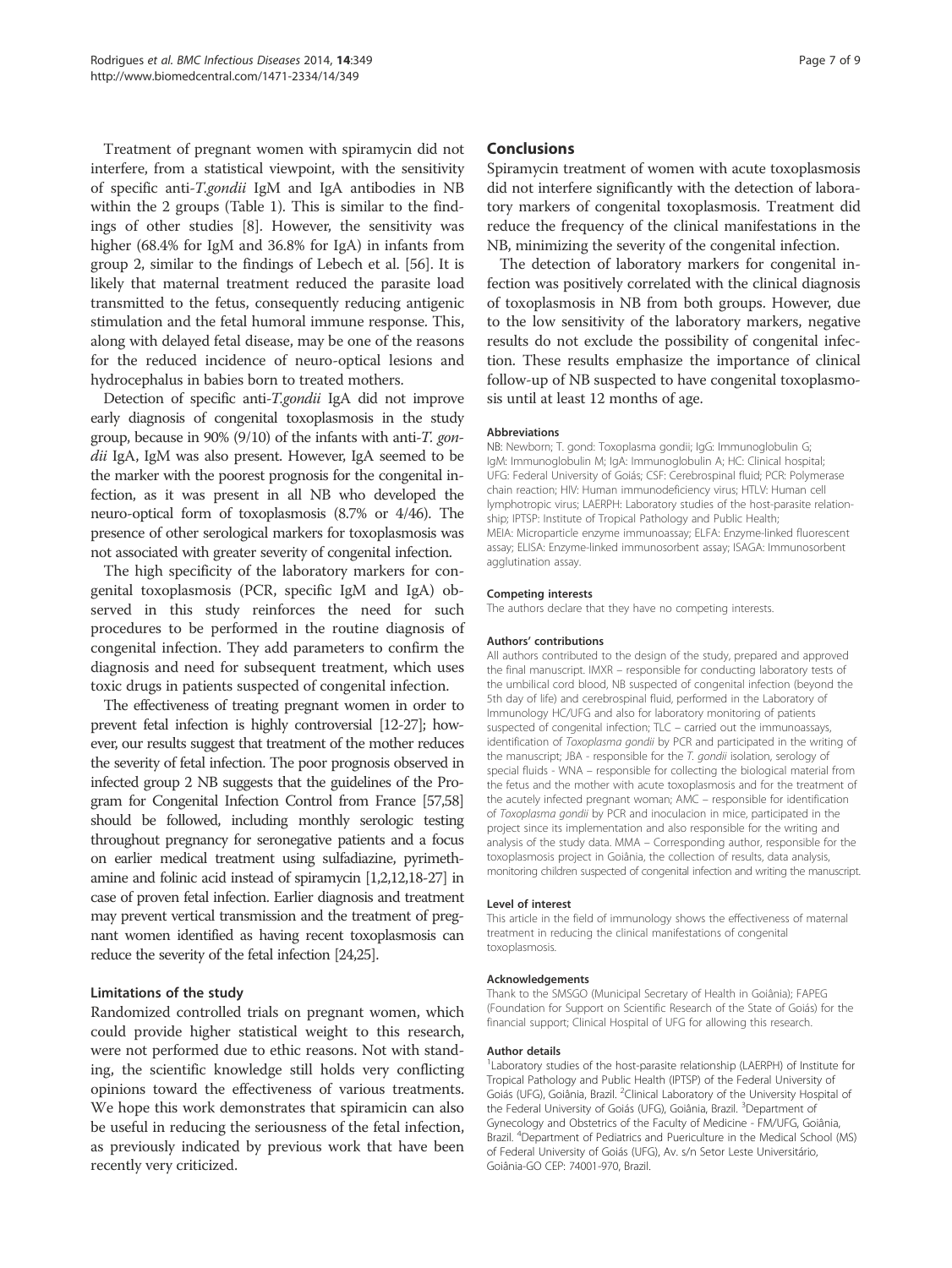Received: 13 December 2012 Accepted: 10 June 2014 Published: 24 June 2014

#### References

- Remigton JS, McLeod R, Tulliez P: Toxoplasmosis. In Infectious Diseases of the Fetus and Newborn Infant, Volume 31. 6th edition. Edited by Remington JS, Klein JO, Wilson CB, Baker CJ. press in United States of America: Saunders Elsevier; 2006:947–1091.
- 2. McAuley JB, Boyer K, Remington JS, McLeod R: Toxoplasmosis. In Textbook of Pediatric Infectious Diseases, 235. 6th edition. United States of America: Saunders Elsevier, press; 2009:2954–2971.
- 3. Wallon M, Liou C, Garne P, Peyron F: Congenital toxoplasmosis: systematic review of evidence of efficacy of treatment in pregnancy. BMJ 1999, 318(7197):1511–1514. 5.
- Mack DG, Johnson JJ, Roberts F, Roberts CW, Estes RG, David C, Grumet FC, Mcleod R: HLA-class II genes modify outcome of Toxoplasma gondii infection. Inter J Parasitol 1999, 29:1351–1358.
- Robert-Gangneux F, Dardé ML: Epidemiology of and diagnostic strategies for toxoplasmosis. Clin Microbiol Rev 2012, 25(2):264–296.
- 6. Guo Z-G, Gross U, Johnson AM: Toxoplasma gondii virulence markers identified by random amplified polymorphic DNA polymerase chain reaction. Parasitol Res 1997, 83:458–463.
- 7. Pinon JM, Chemla C, Villena I, Foudrinier F, Aubert D, Puygauthier-Toubas D, Leroux B, Dupouy D, Quereux C, Talmud M, Trenque T, Potron G, Pluot M, Remy G, Bonhomme A: Early neonatal diagnosis of congenital toxoplasmosis: Value of comparative enzyme linked immunofiltration assay, immunological profiles and anti-Toxoplasma gondii immunoglobulin M (IgM) or IgA immunocapture and implications for postnatal therapeutics strategies. J Clin Microbiol 1996, 34(3):579-583.
- 8. Bessières MH, Berrebi A, Rolland M, Bloom MC, Roques C, Cassaing S, Courjault C, Séguéla JP: Neonatal screening for CT in a cohort of 165 women infected during pregnancy and influence of in utero treatment on the results of neonatal tests. EurJ Obstet Gynecol Reprod Biol 2001, 94:37–45.
- 9. Gilbert RE, Thalib L, Tan HK, Paul M, Wallon M, Petersen E, [The European Multicentre Study on Congenital Toxoplasmosis- EMSCOT]: Screening for congenital toxoplasmosis: accuracy of immunoglobulin M and immunoglobulin A tests after birth. J Med Screen 2007, 14(1):8-13.
- 10. Bessieres MH, Berrebi A, Cassaing S, Fillaux J, Cambus JP, Berry A, Assouline C, Ayoubi JM, Magnaval JF: Diagnosis of congenital toxoplasmosis: prenatal and neonatal evaluation of methods used in Toulouse University Hospital and incidence of congenital toxoplasmosis. Mem Inst Oswaldo Cruz 2009, 104(2):389–392.
- 11. Wilson CB, Remington JS: Development of adverse sequelae in born with subclinical congenital toxoplasmosis infection. Pediatrics 1980, 66(5):767–774.
- 12. Hohlfeld P, Daffos F, Thulliez P, Aufrant C, Couvreur J, Mac Aleese J, Descombey MD, Forestier F: Fetal toxoplasmosis: outcome of pregnancy and infant follow-up after in utero treatment. J Pediatrics 1989, 115:765-769.
- 13. Foulon W, Villena I, Stray-Pedersen B, Decoster A, Lappalainem M, Pinon JM, Jenum PA, Hedman K, Naessens A: Treatment of toxoplasmosis during pregnancy: a multicenter study of impact on fetal transmission and childrens sequelae at age 1 year. Amer J Obstet Gynecol 1999, 180(2):410-415.
- 14. Thiebaut R, Leroy V, Alioum A, Binquet C, Poizat G, Salmi LR, Gras L, Salamon R, Gilbert R, Chêne G: Biases in observational studies of the effect of prenatal treatment for congenital toxoplasmosis. Eur J Obstet Gynecol Reprod Biol 2006, 124:3–9.
- 15. Thiebaut R, Leproust S, Chene G, Gilbert R, [The Systematic Review on Congenital Toxoplasmosis Study Group]: Effectiveness of treatment for congenital toxoplasmosis: a meta-analysis of individual patients data. Lancet 2007, 369:115–22.
- 16. Chêne G, Thiébaut R: Options for clinical trials of pre and post-natal treatments for congenital toxoplasmosis. Mem Inst Oswaldo Cruz 2009, 104(2):299–304. http://dx.doi.org/10.1590/S0074-02762009000200025.
- 17. Peyron F, Wallon M, Liou C, Garner P: Treatments for toxoplasmosis in pregnancy. The Cochrane Library Rev 2009, http://doi:10.1002/14651858. CD001684.
- 18. Gilbert RE, Gras L, Wallon M, Peyron F, Ades AE, Dunn DT: Effect of prenatal treatment on mother to child transmission of Toxoplasma gondii: retrospective study of 554 mother-child pairs in Lyon, France. Int J Epidemiol 2001, 30:1303–08.
- 19. Gilbert R, Gras L, European Multicentre Study on Congenital Toxoplasmosis: Effect of timing and type of treatment on the risk of mother to child transmission of Toxoplasma gondii. BJOG 2003, 110:112–20.
- 20. Daveluy A, Haramburu F, Bricout H, Costanzo MC, Fourrier A, Tan HK, Gilbert RE, Kieffer F, Thiebaut R: Review of data related to side effects of drugs used in congenital toxoplasmosis. Bordeaux, Panel 2 2005, Available from: http://eurotoxo. isped.u-bordeaux2.fr/WWW\_PUBLIC/DOC/Side\_effects\_otherdrugs\_v11102005.pdf.
- 21. Gras L, Gilbert RE, Ades AE, Dunn DT: Effect of prenatal treatment on the risk of intracranial and ocular lesions in children with congenital toxoplasmosis. Inter J Epidemiol 2001, 30:1309–1313.
- 22. Couvreur J, Thulliez P, Daffos F, Aufrant C, Bompard Y, Gesquiere A, Desmonts G: Foetopathie toxoplasmique: Traitement in utero par l'association pyrimethamine-sulfamides. Arch Franc Pediatr 1991, 48:397–403.
- 23. Paquet C, Yudin MH, Allen VM, Bouchard C, Boucher M, Caddy S, Castillo E, Money DM, Murphy KE, Ogilvie G, van Schalkwyk S: Toxoplasmosis in pregnancy, prevention, screening, and treatment. J Obstet Gynaecol Can 2013, 35(1 e Suppl A):S1–S7.
- 24. Wallon M, Peyron F, Cornu C, Vinault S, Abrahamowicz M,C, BonithonKopp C, Binquet C: Congenital toxoplasma infection: monthly prenatal screening decreases transmission rate and improves clinical outcome at age 3 years. Clin Infect Dis 2013, 56(9):1223–1231.
- 25. Hotop A, Hlobil H, Gross U: Efficacy of rapid treatment initiation following primary Toxoplasma gondii infection during pregnancy. Clin Infect Dis 2012, 54(11):1545–1552.
- 26. Gilbert R, Dunn D, Wallon M, Hayde M, Prusa A, Lebech M, Kortbeek T, Peyron F, Pollak A, Petersen E: Ecological comparison of the risks of mother-to-child transmission and clinical manifestations of congenital toxoplasmosis. according to prenatal treatment protocol. Epidemiol Infect 2001, 127:113–120.
- 27. Galanakis E, Manoura A, Antoniou M, Sifakis S, Korakaki E, Hatzidaki E, Lambraki D, Tselentis Y, Giannakopoulou C: Outcome of toxoplasmosis acquired during pregnancy following treatment in both pregnancy and early infancy. Fetal Diagn Ther 2007, 22:444–448.
- 28. Couvreur J, Desmonts G, Thulliez P: Prophilaxis of congenital toxoplasmosis. Effects of spiramicin on placental infection. J Antimicr Chemother 1988, 22(Suppl B):193–200.
- 29. van de Schoondermark Ven E, Camps W, Eskes T, Meuwissen J, Galama J: Effectiveness of spiramycin for treatment of congenital Toxoplasma gondii infection in rhesus monkeys. Antimicrob Agents Chemother 1994, 38:1930–1936.
- 30. van de Schoondermark Ven E, Melchers W, Galama J, Camps W, Eskes T, Meuwissen J: Congenital toxoplasmosis: an experimental study in rhesus monkeys for transmission and prenatal diagnosis. Exp Parasitol 1993, 77:200–211.
- 31. Sterkers Y, Pratlong F, Albaba S, Loubersac J, Picot M-C, Pretet V, Issert E, Boulot P, Bastien P: Novel interpretation of molecular diagnosis of congenital toxoplasmosis according to gestational age at the time of maternal infection. J Clin Microbiol 2012, 50(12):3944–3951.
- 32. Romand S, Wallon M, Franck J, Thulliez P, Peyron F, Dumon H: Prenatal diagnosis using polymerase chain reaction on amniotic fluid for congenital toxoplasmosis. Obstet Gynecol 2001, 97(2):296–300.
- 33. Grover CM, Thulliez P, Remington JS, Boothroyd JC: Rapid prenatal diagnosis of congenital Toxoplasma infection by using polymerase chain reaction and amniotic fluid. J Clin Microbiol 1990, 28:2297–2301.
- 34. Thalib L, Gras L, Romand S, Prusa A, Bessieres MH, Petersen E, Gilbert RE: Prediction of congenital toxoplasmosis by polymerase chain reaction analysis of amniotic fluid. BJOG 2005, 112(5):567–74.
- 35. Robert-Gangneux F, Gavinet MF, Ancelle T, Raymond J, Tourte-Schaefer C, Dupouy-Camet J: Value of prenatal diagnosis and early postnatal diagnosis of congenital toxoplasmosis: retrospective study of 110 cases. J Clin Microbiol 1999, 37(9):2893–2898.
- 36. Robert-Gangneux F, Murat JB, Fricker-Hidalgo H, Brenier-Pinchart MP, Gangneux JP, Pelloux H: The placenta: a main role in congenital toxoplasmosis? Trends Parasitol 2011, 27(12):530–536.
- 37. Sterkers Y, Ribot J, Albaba S, Issert E, Bastien P, Pratlong F: Diagnosis of congenital toxoplasmosis by polymerase chain reaction on neonatal peripheral blood. Diag Microbiol Infect Dis 2011, 71:174–176.
- 38. Jenun PA, Stray PB, Gundersen AG: Improved diagnosis of primary Toxoplasma gondii infection in early pregnancy by determination of antitoxoplasma immunoglobulin G avidity. J Clin Microbiol 1997, 35(8):1972–1977.